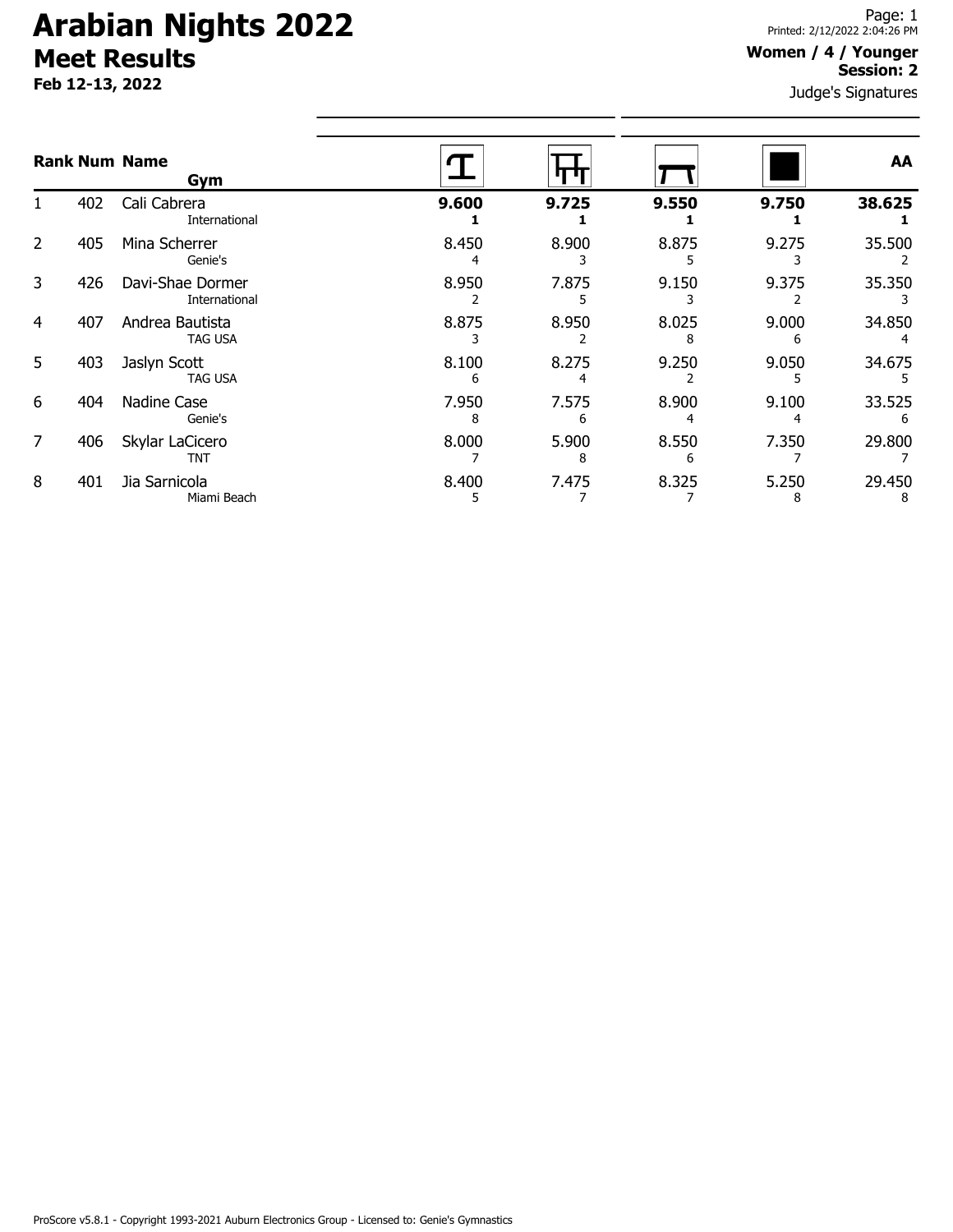# **Arabian Nights 2022 Meet Results**

**Feb 12-13, 2022**

#### **Women / 4 / Middle Session: 2**

Judge's Signatures

| <b>Rank Num Name</b><br>Gym |     |                                  |            |             |            |             | AA          |
|-----------------------------|-----|----------------------------------|------------|-------------|------------|-------------|-------------|
|                             | 412 | Kaylie Zelaya<br>Genie's         | 9.125      | 8.425<br>2T | 9.050      | 8.950       | 35.550      |
| $\overline{2}$              | 416 | Mila Gomes<br>Miami Beach        | 9.000      | 8.050       | 9.125      | 8.700<br>5T | 34.875      |
| 3                           | 410 | Zoe Ladicani<br>Genie's          | 8.825      | 8.725       | 8.450      | 8.800       | 34.800      |
| 4                           | 413 | Skylar Perez<br>Genie's          | 8.900      | 8.375       | 8.225<br>6 | 8.900       | 34.400      |
| 5                           | 408 | Aubrey Amend<br><b>TNT</b>       | 8.150<br>6 | 6.950<br>6  | 8.425      | 8.500       | 32.025      |
| 6                           | 415 | Isabella Yepez<br><b>TAG USA</b> | 7.950<br>8 | 8.425<br>2T | 6.700<br>9 | 8.750<br>4  | 31.825<br>6 |
| $\overline{7}$              | 414 | Kamille Atchison<br><b>TNT</b>   | 8.100      | 6.700       | 7.600<br>8 | 7.950<br>٩  | 30.350      |
| 8                           | 411 | Avery Tolston<br>Miami Beach     | 7.500<br>9 | 6.575<br>8  | 8.125      | 8.000<br>8  | 30.200<br>8 |
| 9                           | 409 | Emma Gray<br>Genie's             | 8.600<br>5 | 0.000<br>9  | 8.500      | 8.700<br>5T | 25.800<br>9 |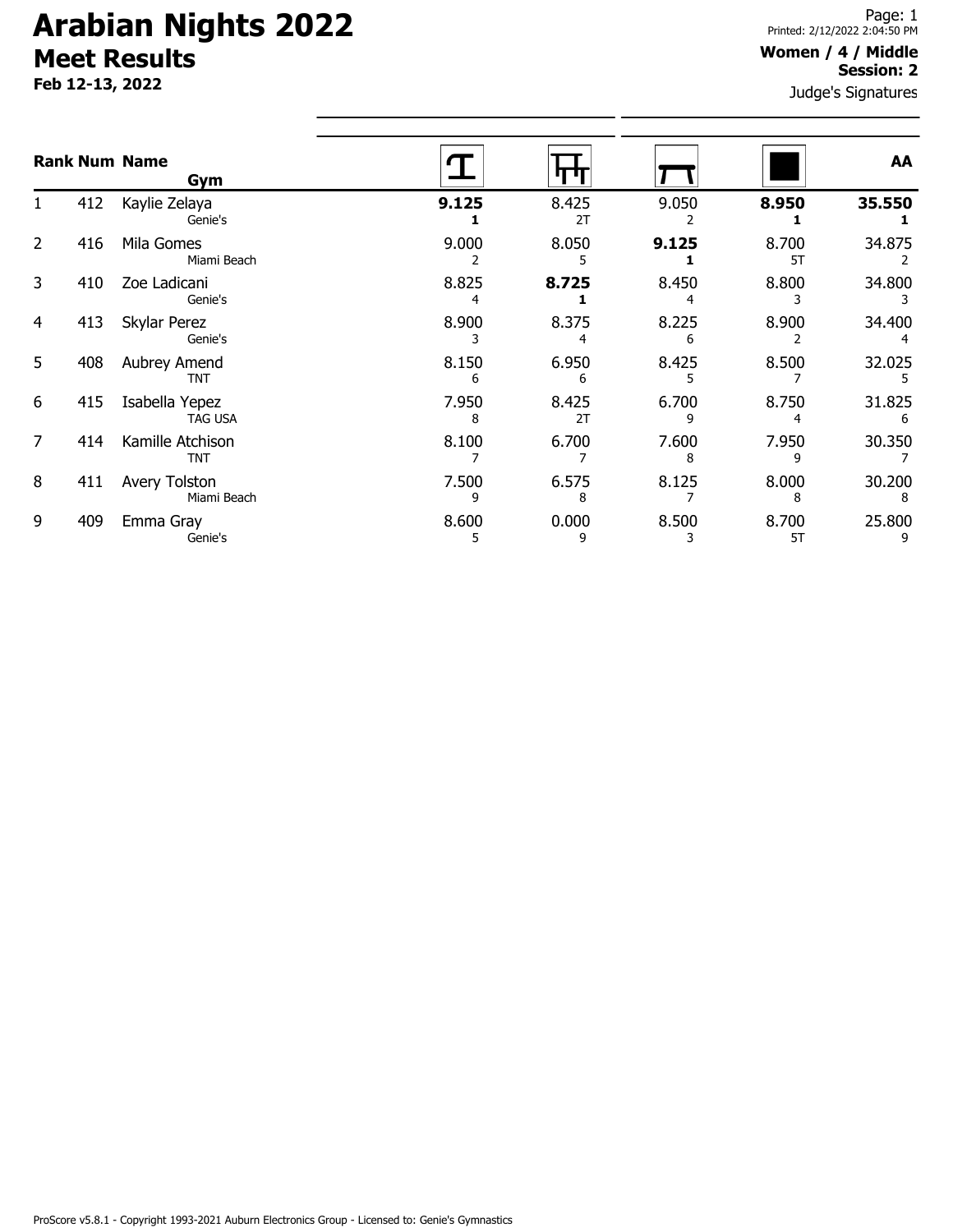# **Arabian Nights 2022 Meet Results**

**Feb 12-13, 2022**

#### **Women / 4 / Older Session: 2**

Judge's Signatures

| <b>Rank Num Name</b> |     | Gym                           |            |            |            |             | AA          |
|----------------------|-----|-------------------------------|------------|------------|------------|-------------|-------------|
|                      | 424 | Germisha Jean<br>Genie's      | 8.700      | 8.550      | 9.075      | 9.125       | 35.450      |
| 2                    | 427 | Alicia Manfredonia<br>Genie's | 8.675      | 8.875      | 9.100      | 8.625       | 35.275      |
| 3                    | 421 | Shilah Ingram<br><b>TNT</b>   | 8.600      | 8.425      | 8.675      | 8.950       | 34.650      |
| 4                    | 417 | Ava Marmol<br>Miami Beach     | 8.800      | 8.450      | 7.500      | 9.075       | 33.825      |
| 5                    | 419 | Melanie Nudel<br>Miami Beach  | 8.000      | 9.075      | 7.675      | 8.450       | 33.200      |
| 6                    | 418 | Paris Augustin<br>Genie's     | 8.300<br>5 | 6.975<br>8 | 8.400<br>4 | 9.150       | 32.825<br>6 |
| 7                    | 425 | Sophia Morante<br><b>TNT</b>  | 8.100<br>6 | 7.450      | 7.975      | 9.000       | 32.525      |
| 8                    | 422 | Analise Lopez-Merlos<br>TNT   | 7.500<br>٩ | 7.800<br>6 | 7.950      | 8.000<br>8T | 31.250      |
| 9                    | 420 | Cristina Gladstone<br>Genie's | 7.650<br>8 | 0.000<br>9 | 8.350      | 8.000<br>8T | 24.000      |